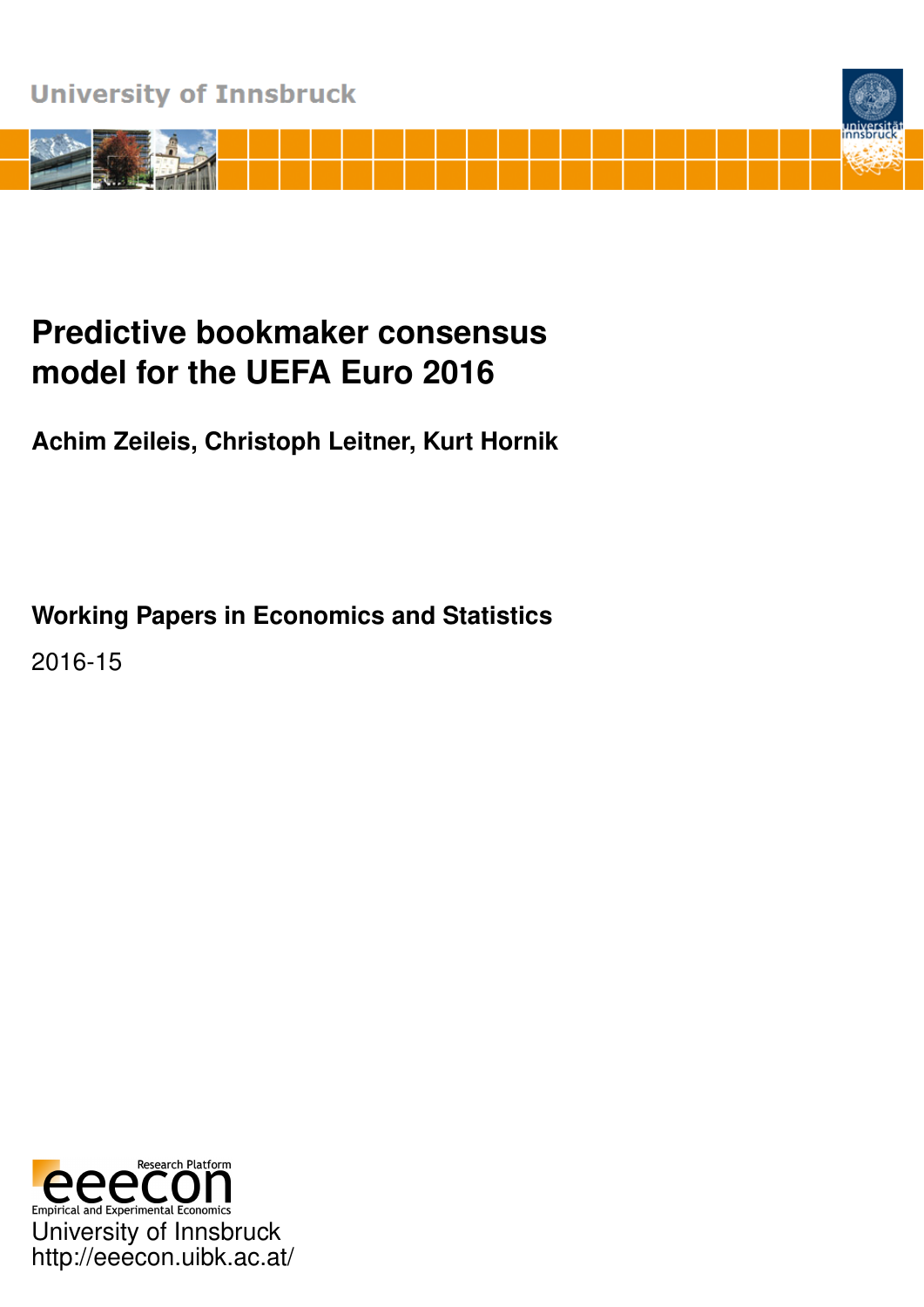#### **University of Innsbruck Working Papers in Economics and Statistics**

The series is jointly edited and published by

- Department of Banking and Finance
- Department of Economics
- Department of Public Finance
- Department of Statistics

Contact address of the editor: Research platform "Empirical and Experimental Economics" University of Innsbruck Universitaetsstrasse 15 A-6020 Innsbruck Austria<br>Tel: Tel: + 43 512 507 7171 Fax: + 43 512 507 2970 E-mail: eeecon@uibk.ac.at

The most recent version of all working papers can be downloaded at http://eeecon.uibk.ac.at/wopec/

For a list of recent papers see the backpages of this paper.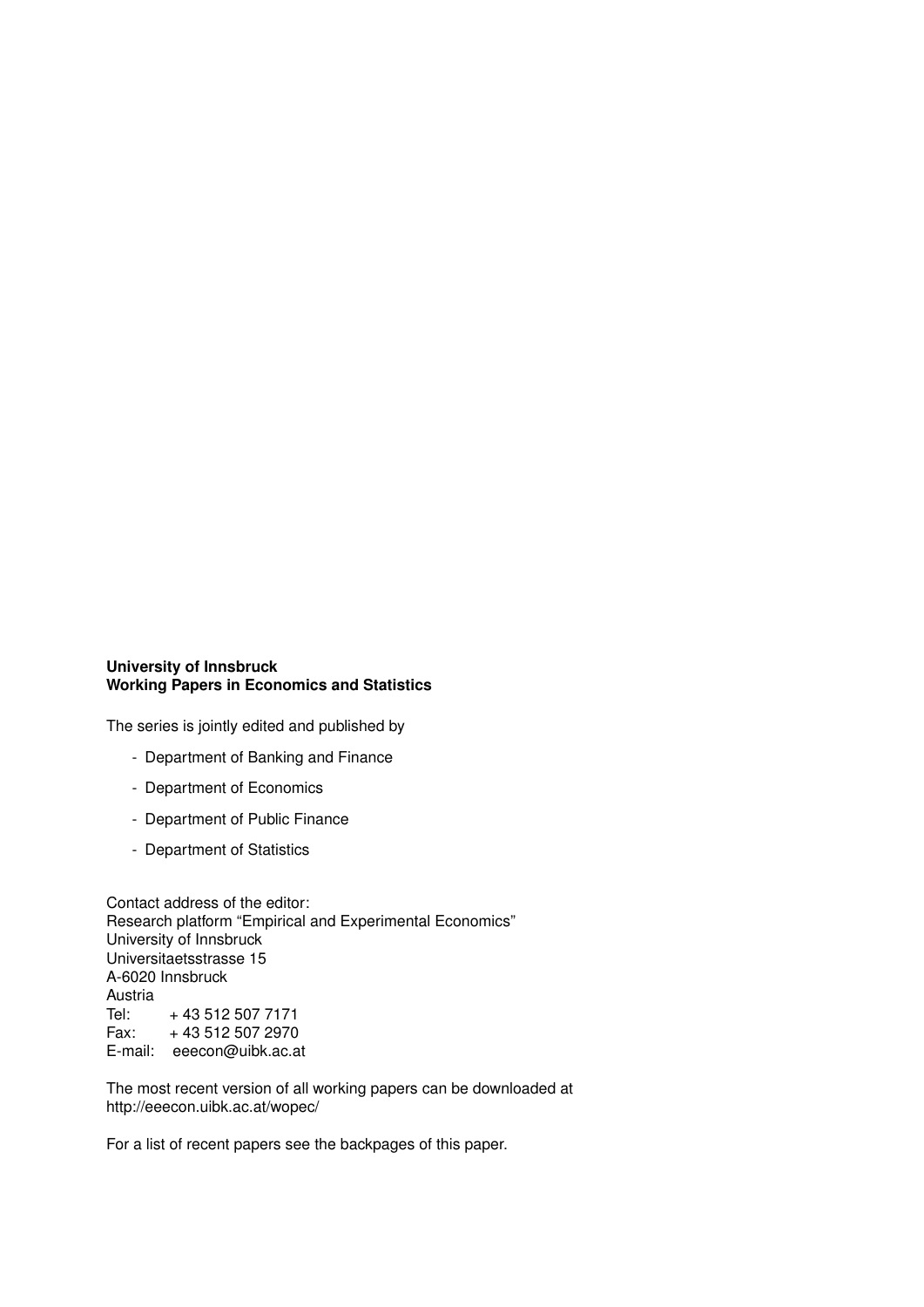# Predictive Bookmaker Consensus Model for the UEFA Euro 2016

Achim Zeileis Universität Innsbruck Christoph Leitner WU Wirtschaftsuniversität Wien

Kurt Hornik WU Wirtschaftsuniversität Wien

#### Abstract

From 10 June to 10 July 2016 the best European football teams will meet in France to determine the European Champion in the UEFA European Championship 2016 tournament (Euro 2016 for short). For the first time 24 teams compete, expanding the format from 16 teams as in the previous five Euro tournaments. For forecasting the winning probability of each team a predictive model based on bookmaker odds from 19 online bookmakers is employed. The favorite is the host France with a forecasted winning probability of 21.5%, followed by the current World Champion Germany with a winning probability of 20.1%. The defending European Champion Spain follows after some gap with 13.7% and all remaining teams are predicted to have lower chances with England (9.2%) and Belgium (7.7%) being the "best of the rest".

Furthermore, by complementing the bookmaker consensus results with simulations of the whole tournament, predicted pairwise probabilities for each possible game at the Euro 2016 are obtained along with "survival" probabilities for each team proceeding to the different stages of the tournament. For example, it can be determined that it is much more likely that top favorites France and Germany meet in the semifinal (7.8%) rather than in the final at the Stade de France  $(4.2\%)$  – which would be a re-match of the friendly game that was played on 13 November 2015 during the terrorist attacks in Paris and that France won 2-0. Hence it is maybe better that the tournament draw favors a match in the semifinal at Marseille (with an almost even winning probability of 50.5% for France). The most likely final is then that either of the two teams plays against the defending champion Spain with a probability of 5.7% for France vs. Spain and 5.4% for Germany vs. Spain, respectively.

All forecasts are the result of an aggregation of quoted winning odds for each team in the Euro 2016: These are first adjusted for profit margins ("overrounds"), averaged on the log-odds scale, and then transformed back to winning probabilities. Moreover, team abilities (or strengths) are approximated by an "inverse" procedure of tournament simulations, yielding estimates of probabilities for all possible pairwise matches at all stages of the tournament. This technique correctly predicted the winner of the FIFA 2010 and Euro 2012 tournaments while missing the winner but correctly predicting the final for the Euro 2008 and three out of four semifinalists at the FIFA 2014 World Cup [\(Leitner,](#page-10-0) [Zeileis, and Hornik](#page-10-0) [2008,](#page-10-0) [2010a,](#page-10-1)[b;](#page-10-2) [Zeileis, Leitner, and Hornik](#page-10-3) [2012,](#page-10-3) [2014\)](#page-10-4).

*Keywords*: consensus, agreement, bookmakers odds, tournament, UEFA European Championship 2016.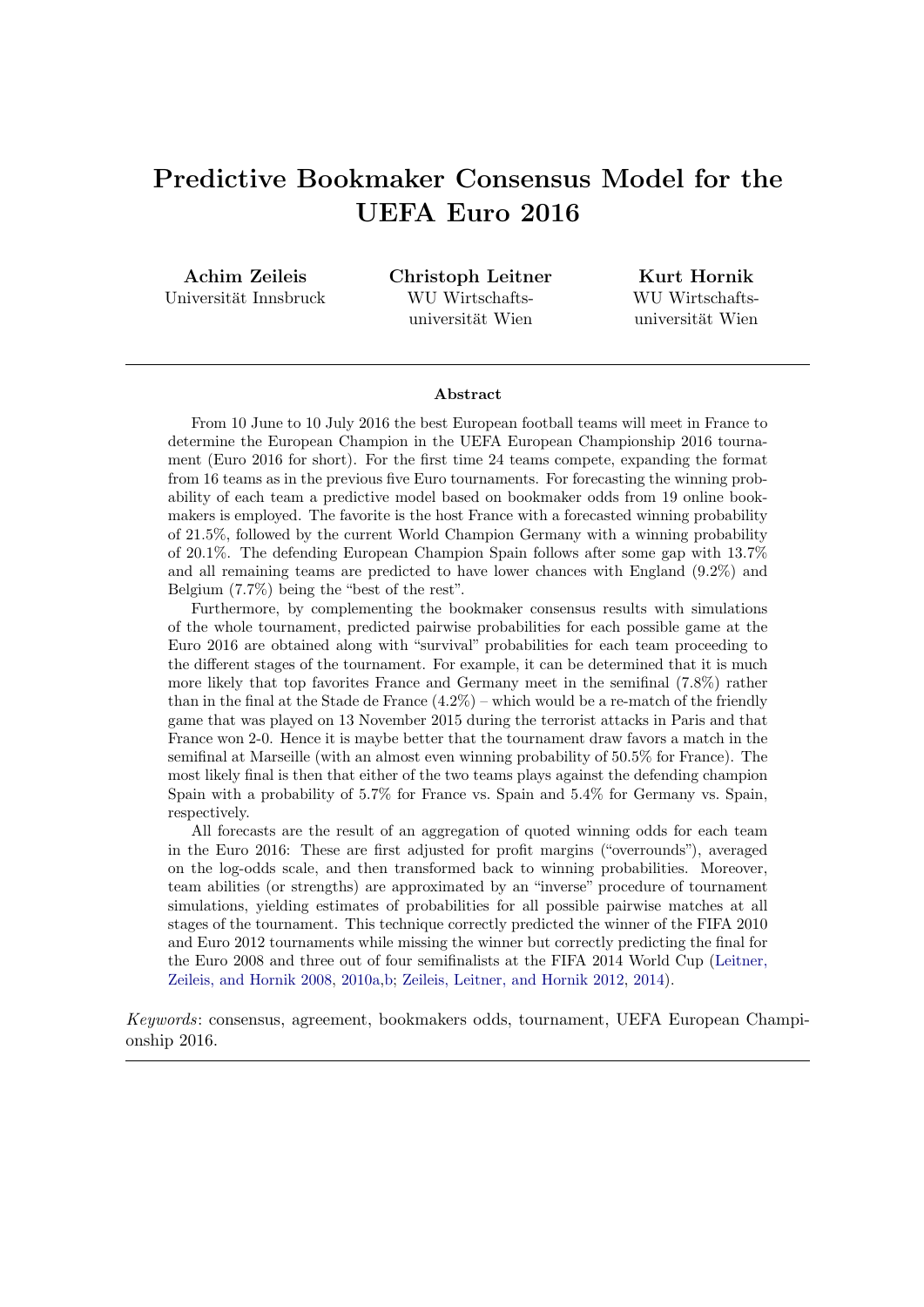#### 1. Bookmaker consensus

<span id="page-3-1"></span>In order to forecast the winner of the Euro 2016, we obtained long-term winning odds from 19 online bookmakers (see Table [3](#page-12-0) at the end). However, before these odds can be transformed to winning probabilities, the stake has to be accounted for and the profit margin of the bookmaker (better known as the "overround") has to be removed (for further details see [Henery](#page-10-5) [1999;](#page-10-5) [Forrest, Goddard, and Simmons](#page-9-0) [2005\)](#page-9-0). Here, it is assumed that the quoted odds are derived from the underlying "true" odds as: *quoted odds* =  $odds \cdot \delta + 1$ , where +1 is the stake (which is to be paid back to the bookmakers' customers in case they win) and  $\delta < 1$ is the proportion of the bets that is actually paid out by the bookmakers. The overround is the remaining proportion  $1-\delta$  and the main basis of the bookmakers' profits (see also [Wikipedia](#page-10-6) [2016](#page-10-6) and the links therein). Assuming that each bookmaker's  $\delta$  is constant across the various teams in the tournament (see [Leitner](#page-10-1) *et al.* [2010a,](#page-10-1) for all details), we obtain overrounds for all 19 bookmakers with a median value of 15.1%.

To aggregate the overround-adjusted odds across the 19 bookmakers, we transform them to the log-odds (or logit) scale for averaging (as in [Leitner](#page-10-1) *et al.* [2010a\)](#page-10-1). The bookmaker consensus is computed as the mean winning log-odds for each team across bookmakers (see column 4 in Table [1\)](#page-4-0) and then transformed back to the winning probability scale (see column 3 in Table [1\)](#page-4-0). Figure [1](#page-3-0) shows the barchart of winning probabilities for all 24 competing teams.

According to the bookmaker consensus model, France is most likely to take a home victory (with probability 21.5%) followed by the current FIFA World Champion Germany (with probability 20.1%). The only other team with a double-digit winning probability is the defending European Champion Spain (with 13.7%), followed by England (with 9.2%) and Belgium (with 7.7%) who both demonstrated the potential for surprises in the qualification phase and recent friendly matches. All remaining teams have winning probabilities below 5%. As researchers from Austrian universities, we happily point out that the Austrian team ranks 9th out of 24 teams in terms of the predicted winning probability, reflecting the very successful qualification phase. However, the absolute probability is fairly low with only 2.3%.

Although forecasting the winning probabilities for the Euro 2016 is probably of most interest, we continue to employ the bookmakers' odds to infer the contenders' relative abilities (or strengths) and the expected course of the tournament. To do so, an "inverse" tournament



<span id="page-3-0"></span>Figure 1: Euro 2016 winning probabilities from the bookmaker consensus model.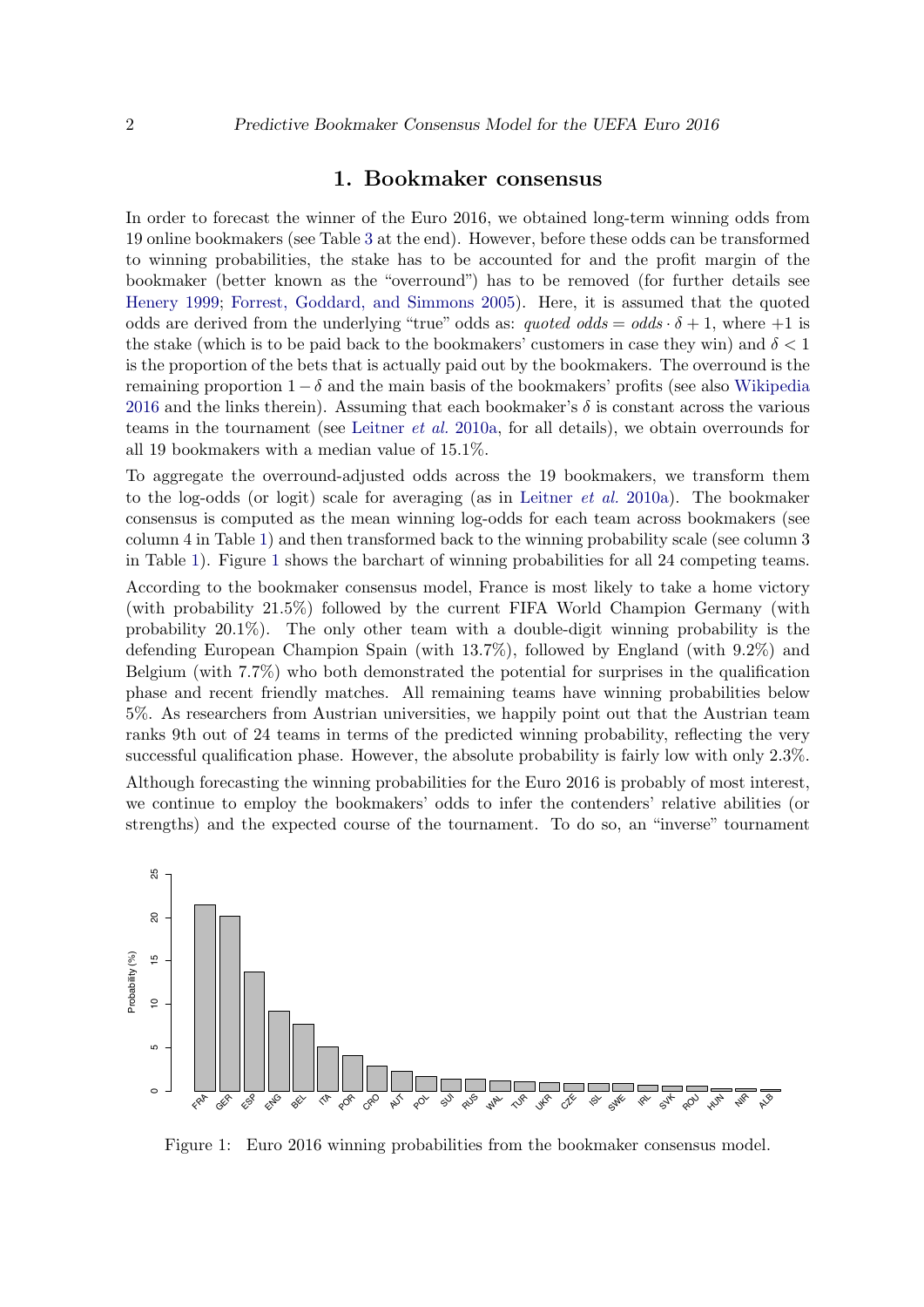| Team                | FIFA code  | Probability | Log-odds | Log-ability | Group         |
|---------------------|------------|-------------|----------|-------------|---------------|
| France              | <b>FRA</b> | 21.5        | $-1.298$ | $-1.748$    | A             |
| Germany             | GER        | 20.1        | $-1.379$ | $-1.766$    | $\mathcal{C}$ |
| Spain               | <b>ESP</b> | 13.7        | $-1.840$ | $-2.001$    | D             |
| England             | <b>ENG</b> | 9.2         | $-2.290$ | $-2.209$    | B             |
| Belgium             | BEL        | 7.7         | $-2.489$ | $-2.261$    | Ε             |
| Italy               | <b>ITA</b> | 5.1         | $-2.932$ | $-2.393$    | E             |
| Portugal            | POR        | 4.1         | $-3.146$ | $-2.538$    | $\mathbf F$   |
| Croatia             | <b>CRO</b> | 2.9         | $-3.508$ | $-2.633$    | D             |
| Austria             | <b>AUT</b> | 2.3         | $-3.751$ | $-2.771$    | $\mathbf F$   |
| Poland              | POL        | 1.7         | $-4.038$ | $-2.892$    | $\mathcal{C}$ |
| Switzerland         | SUI        | 1.4         | $-4.242$ | $-2.985$    | A             |
| Russia              | <b>RUS</b> | 1.4         | $-4.262$ | $-2.929$    | B             |
| Wales               | WAL        | 1.2         | $-4.429$ | $-3.004$    | B             |
| Turkey              | TUR        | 1.1         | $-4.535$ | $-2.915$    | D             |
| Ukraine             | <b>UKR</b> | 1.0         | $-4.638$ | $-3.014$    | $\mathcal{C}$ |
| Czech Republic      | CZE        | 0.9         | $-4.676$ | $-2.953$    | D             |
| Iceland             | ISL        | 0.9         | $-4.693$ | $-3.033$    | ${\bf F}$     |
| Sweden              | <b>SWE</b> | 0.9         | $-4.699$ | $-2.985$    | E             |
| Republic of Ireland | IRL        | 0.6         | $-5.040$ | $-3.108$    | E             |
| Slovakia            | <b>SVK</b> | 0.6         | $-5.102$ | $-3.164$    | B             |
| Romania             | ROU        | 0.5         | $-5.204$ | $-3.245$    | A             |
| Hungary             | <b>HUN</b> | 0.3         | $-5.724$ | $-3.300$    | F             |
| Northern Ireland    | <b>NIR</b> | $0.2\,$     | $-6.016$ | $-3.406$    | $\mathcal{C}$ |
| Albania             | ALB        | 0.2         | $-6.141$ | $-3.471$    | A             |

<span id="page-4-0"></span>Table 1: Bookmaker consensus model for the Euro 2016, obtained from 19 online bookmakers. For each team, the consensus winning probability (in  $\%$ ), corresponding log-odds, simulated log-abilities, and group in tournament is provided.

simulation based on team-specific abilities is used. The idea is the following:

- 1. If team abilities are available, pairwise winning probabilities can be derived for each possible match (see Section [2\)](#page-5-0).
- 2. Given pairwise winning probabilities, the whole tournament can be easily simulated to see which team proceeds to which stage in the tournament and which team finally wins.
- 3. Such a tournament simulation can then be run sufficiently often (here  $100,000$  times) to obtain relative frequencies for each team winning the tournament.

Here, we use the iterative approach of [Leitner](#page-10-1) *et al.* [\(2010a\)](#page-10-1) to find team abilities so that the resulting simulated winning probabilities (from 100,000 runs) closely match the bookmaker consensus probabilities. This allows to strip the effects of the tournament draw (with weaker/easier and stronger/more difficult groups), yielding the log-ability measure (on the log-odds scale) in Table [1.](#page-4-0)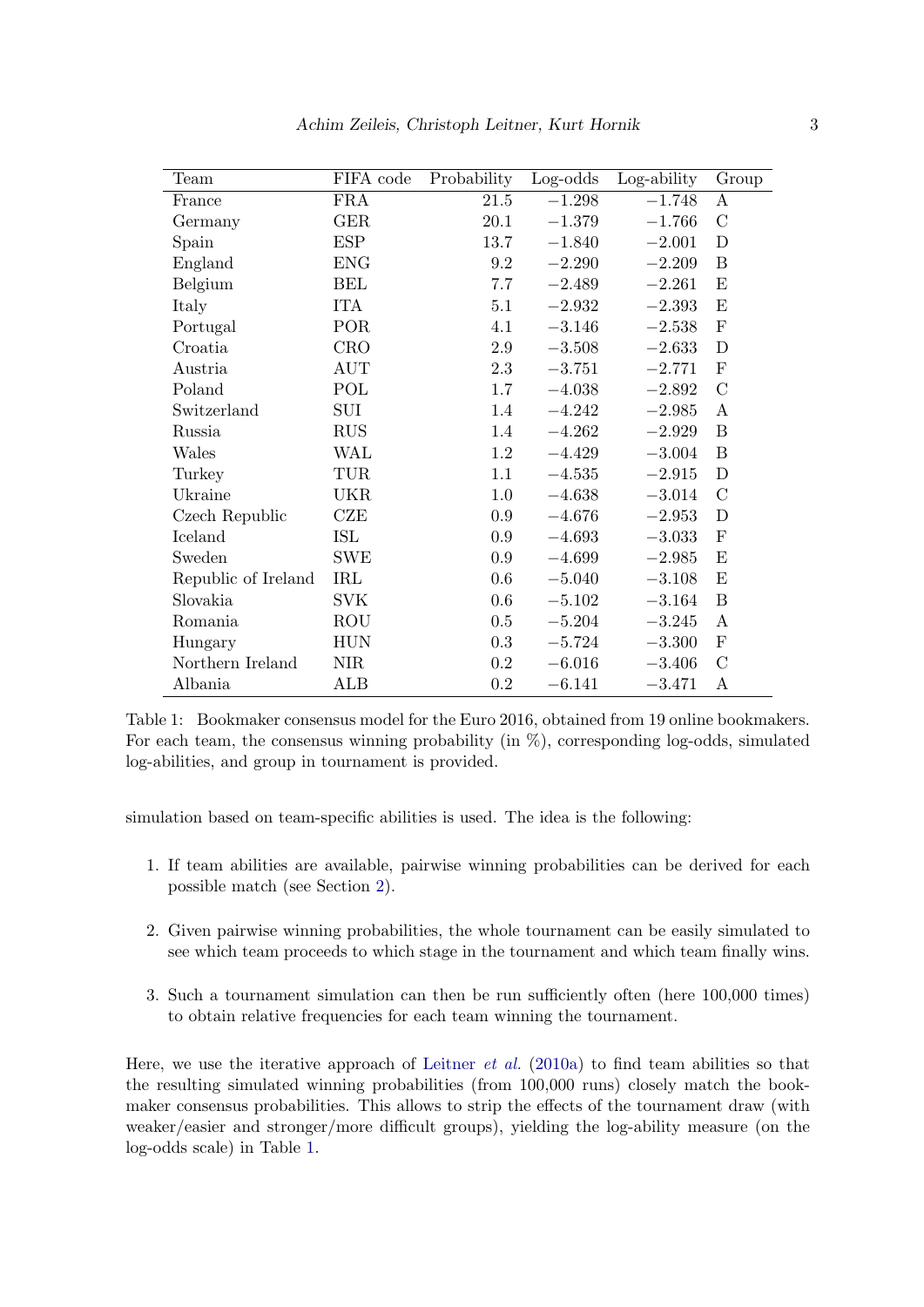# 2. Pairwise comparisons

<span id="page-5-0"></span>A classical approach to modeling winning probabilities in pairwise comparisons (i.e., matches between teams/players) is that of [Bradley and Terry](#page-9-1) [\(1952\)](#page-9-1) similar to the Elo rating [\(Elo](#page-9-2) [2008\)](#page-9-2), popular in sports. The Bradley-Terry approach models the probability that a Team *A* beats a Team *B* by their associated abilities (or strengths):

$$
\Pr(A \text{ beats } B) = \frac{ability_A}{ability_A + ability_B}.
$$



<span id="page-5-1"></span>Figure 2: Winning probabilities in pairwise comparisons of all Euro 2016 teams. Light gray signals that either team is almost equally likely to win a match between Teams *A* and *B* (probability between 40% and 60%). Light, medium, and dark blue/red corresponds to small, moderate, and high probabilities of winning/losing a match between Team *A* and Team *B*.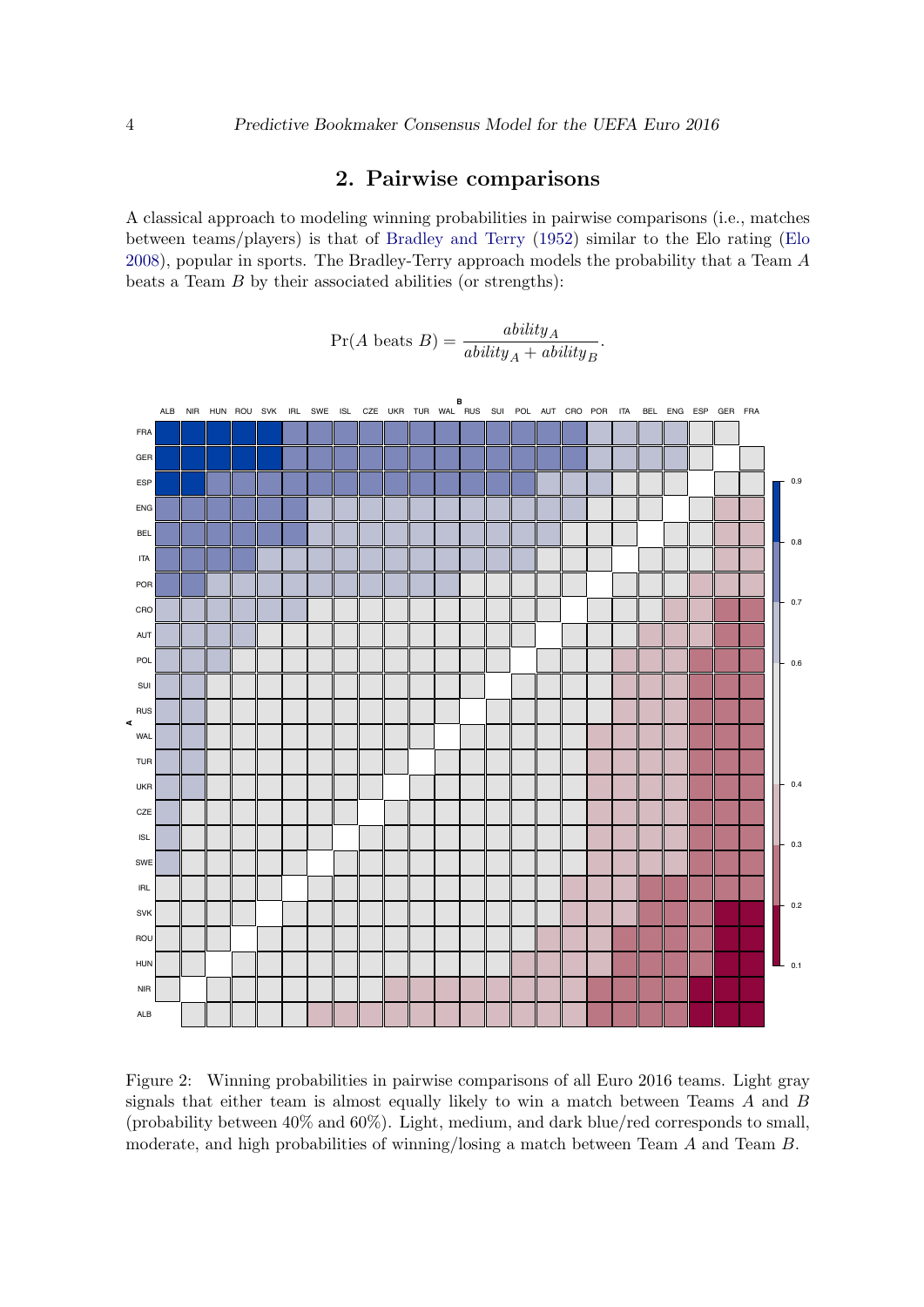As explained in Section [1,](#page-3-1) the abilities for the teams in the Euro 2016 can be chosen such that when simulating the whole tournament with these pairwise winning probabilities Pr(*A* beats *B*), the resulting winning probabilities for the whole tournament are close to the bookmaker consensus winning probabilities. Table [1](#page-4-0) reports the log-abilities for all teams and the corresponding pairwise winning probabilities are visualized in Figure [2.](#page-5-1)

Clearly, the bookmakers perceive France and Germany to be the strongest teams in the tournament that are almost on par (with a probability of only 50.5% that France beats Germany) while having moderate (70–80%) to high (*>* 80%) probabilities to beat almost any other team in the tournament. The only group of teams that get close to having even chances are Spain (with probability of 43.7% and 44.2% of beating France and Germany, respectively), England (with 38.7% and 39.1%), and Belgium (with 37.4% and 37.9%). Behind these two groups of the strongest teams there are several larger clusters of teams that have approximately the same strength (i.e., yielding approximately even chances in a pairwise comparison). Interestingly, two of the teams with very low strengths (Romania and Albania) compete in the same group A together with the favorite team France.

#### 3. Performance throughout the tournament

Based on the teams' inferred abilities and the corresponding probabilities for all matches from Section [2](#page-5-0) the whole tournament is simulated 100,000 times. As expounded above, the abilities have been calibrated such that the simulated winning proportions for each time closely match the bookmakers' consensus winning probabilities. So with respect to the probabilities of winning the tournament, there are no new insights. However, the simulations also yield simulated probabilities for each team to "survive" over the tournament, i.e., proceed from the group-phase to the round of 16, quarter- and semifinals, and the final.

Figure [3](#page-7-0) depicts these "survival" curves for all 24 teams within the groups they were drawn in. France and Germany are the clear favorites within their respective groups A and C with almost  $100\%$  probability to make it to the round of 16 and also rather small drops in probability to proceed through the subsequent rounds. All remaining teams have much poorer chances to proceed to the later stages of the Euro 2016. Group B also has a rather clear favorite with England and all remaining teams following with a certain gap. In contrast, groups D and E each have a favorite (Spain and Belgium, respectively) but with a second strong contender (Croatia and Italy, respectively). Group F is a weaker group but much more balanced compared with the previous groups. Due to the new tournament system where 16 out of 24 teams proceed from the group phase to the next stage, even the weakest teams have probabilities of about  $40\%$  to reach at least the round of 16. However, many of these weak teams then have rather poor chances to make it to the quarterfinals resulting in clear downward kinks in the survival curves. (See also Table [2](#page-11-0) for the underlying numeric values.)

To emphasize that stronger and weaker teams are not evenly distributed across the different groups, Figure [4](#page-8-0) tries to capture the group strength. More precisely, the average log-ability of the three teams without the groups' favorite are shown relative to the median team's logability. This brings out that especially France but also Germany have been drawn in groups with relatively weak contenders while it will be harder to prevail in groups D and E.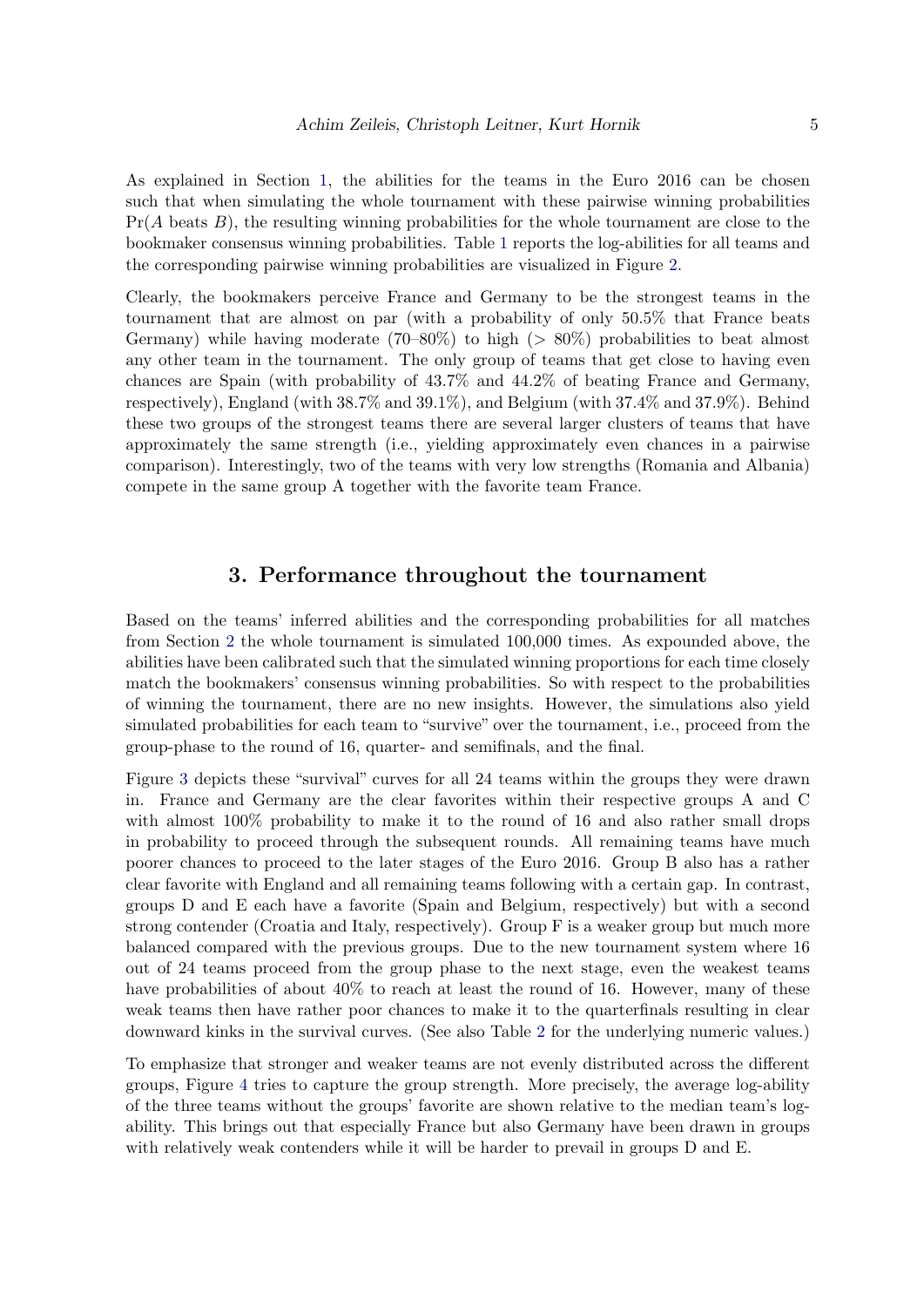

<span id="page-7-0"></span>Figure 3: Probability for each team to "survive" in the Euro 2016, i.e., proceed from the group phase to the round of 16, quarter- and semifinals, the final and to win the tournament.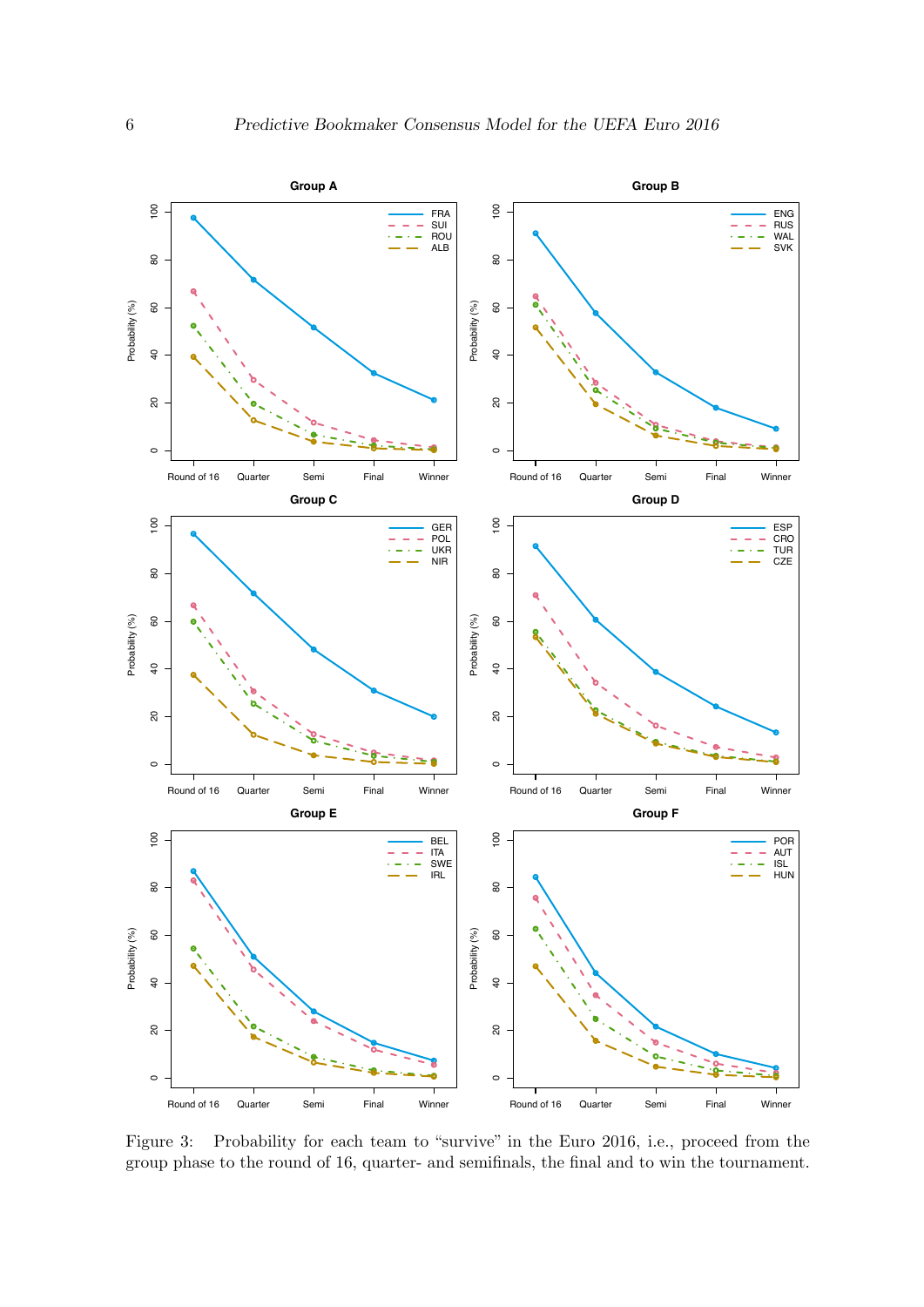

<span id="page-8-0"></span>Figure 4: Group strengths. Average log-ability within each group, excluding the group favorite and centered by median log-ability across all teams.

## 4. Conclusions

Our forecasts for the Euro 2016 follow closely our previous studies in [Leitner](#page-10-0) *et al.* [\(2008,](#page-10-0) [2010b\)](#page-10-2) and [Zeileis](#page-10-3) *et al.* [\(2012,](#page-10-3) [2014\)](#page-10-4) which correctly predicted the winner of the FIFA 2010 and Euro 2012 tournaments. While missing the winner for Euro 2008 and the FIFA 2014 World Cup, the correct final (Euro 2008) and three out of four semifinalists (FIFA 2014 World Cup) were predicted in these tournaments. The core idea as established in [Leitner](#page-10-1) *[et al.](#page-10-1)* [\(2010a\)](#page-10-1) is to use the expert knowledge of international bookmakers. These have to judge all possible outcomes in a sports tournament such as the UEFA European Championship and assign odds to them. Doing a poor job (i.e., assigning too high or too low odds) will cost them money. Hence, in our forecasts we solely rely on the expertise of 19 such bookmakers. Specifically, we (1) adjust the quoted odds by removing the bookmakers' profit margins (with median value of  $15.1\%$ ,  $(2)$  aggregate and average these to a consensus rating, and  $(3)$  infer the corresponding tournament-draw-adjusted team abilities using a classical pairwise-comparison model.

Not surprisingly, our forecasts are closely related to other rankings of the teams in the Euro 2016, notably the FIFA and Elo ratings. The Spearman rank correlation of the consensus log-abilities with the FIFA rating is 0.653 and with the Elo rating even 0.896. However, the bookmaker consensus model allows for various additional insights, such as the "survival" probabilities over the course of the tournament. Interestingly, when looking at the scatter plot of consensus log-abilities vs. the Elo rating in Figure [5](#page-9-3) there are a few teams that are either clearly better (above the dotted least-squares regression line, e.g., Wales) or worse (below the dotted line, e.g., Portugal or Ukraine) in the forward-looking bookmakers' odds compared to the retrospective Elo rating.

Needless to say, of course, that all predictions are in probabilities that are far from being certain (i.e., much lower than 100%). While France taking the home victory is the most likely event in the bookmakers' expert opinions, it is still far more likely that one of the other teams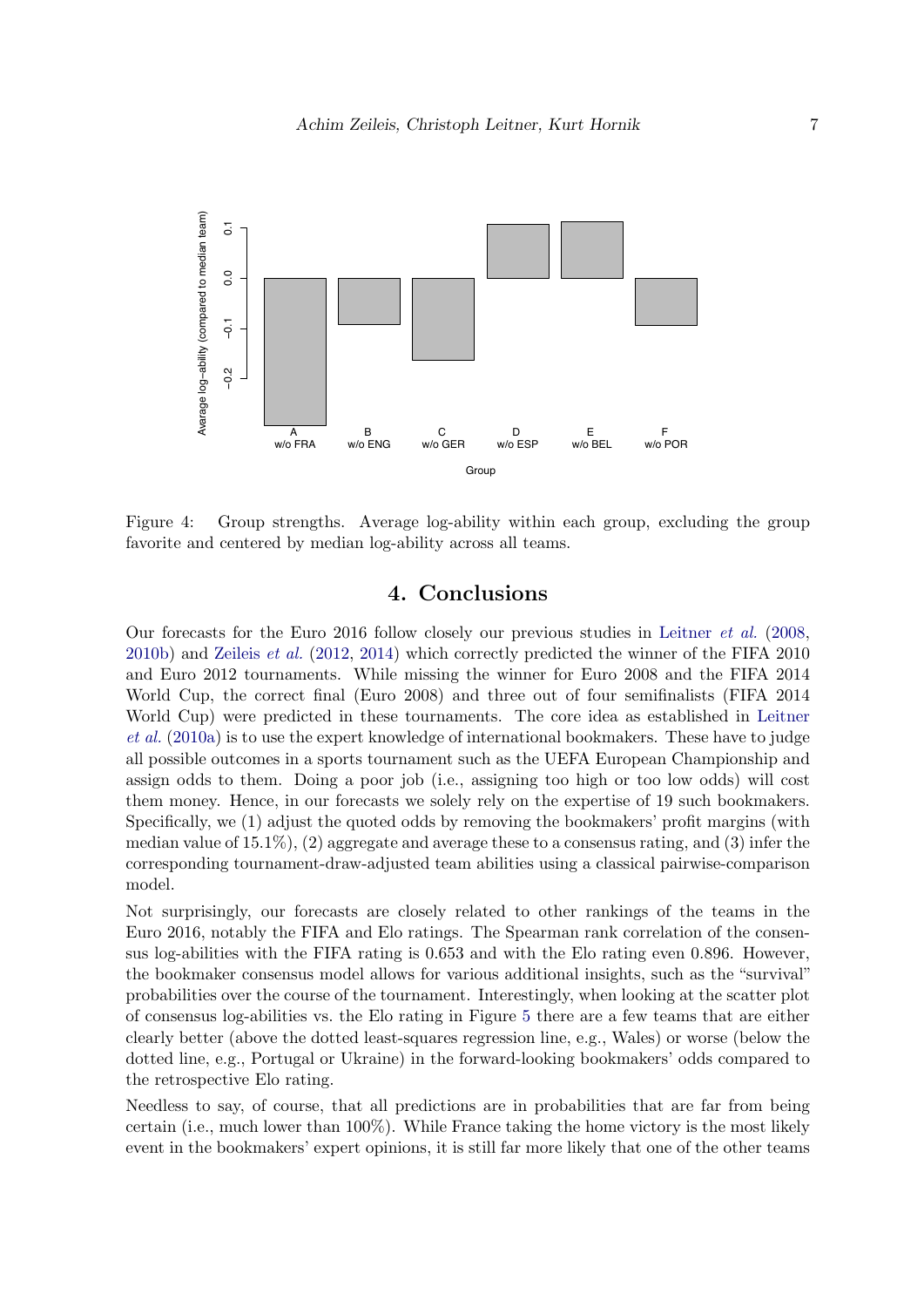

<span id="page-9-3"></span>Figure 5: Bookmaker consensus log-ability vs. Elo rating for all 24 teams in the Euro 2016 (along with least-squares regression line).

wins. This is one of the two reasons why we would recommend to refrain from placing bets based on our analyses. The more important second reason, though, is that the bookmakers have a sizeable profit margin of about 15.1% which assures that the best chances of making money based on sports betting lie with them. Hence, this should be kept in mind when placing bets. We, ourselves, will not place bets but focus on enjoying the exciting football tournament that the UEFA European Championship 2016 will be with 100% predicted probability!

## References

- <span id="page-9-1"></span>Bradley RA, Terry ME (1952). "Rank Analysis of Incomplete Block Designs: I. The Method of Paired Comparisons." *Biometrika*, 39, 324–345.
- <span id="page-9-2"></span>Elo AE (2008). *The Rating of Chess Players, Past and Present*. Ishi Press, San Rafael.
- <span id="page-9-0"></span>Forrest D, Goddard J, Simmons R (2005). "Odds-Setters as Forecasters: The Case of English Football." *International Journal of Forecasting*, 21, 551–564.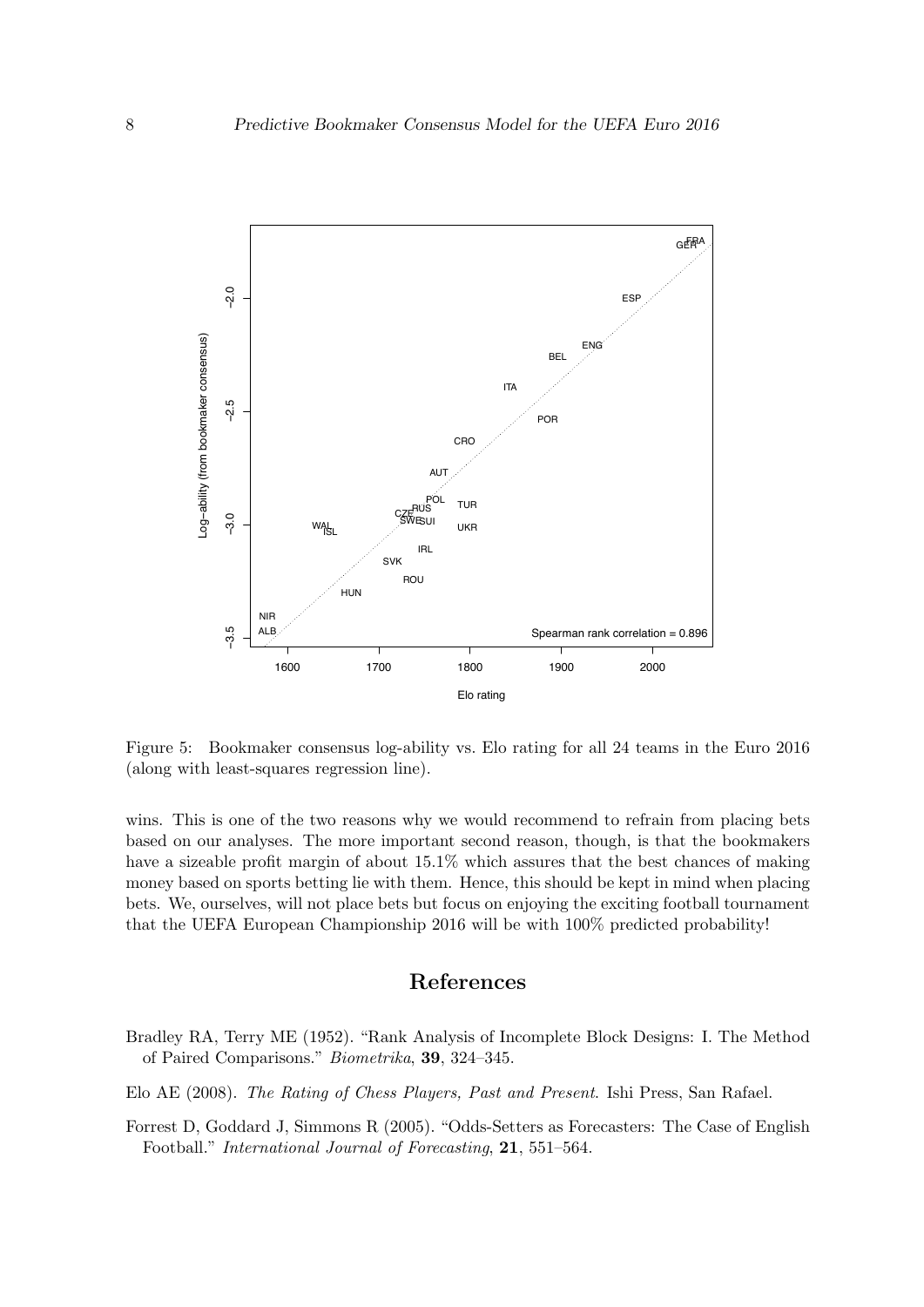- <span id="page-10-5"></span>Henery RJ (1999). "Measures of Over-Round in Performance Index Betting." *Journal of the Royal Statistical Society D*, 48(3), 435–439.
- <span id="page-10-0"></span>Leitner C, Zeileis A, Hornik K (2008). "Who is Going to Win the EURO 2008? (A Statistical Investigation of Bookmakers Odds)." *Report 65*, Department of Statistics and Mathematics, Wirtschaftsuniversität Wien, Research Report Series. URL <http://epub.wu.ac.at/1570/>.
- <span id="page-10-1"></span>Leitner C, Zeileis A, Hornik K (2010a). "Forecasting Sports Tournaments by Ratings of (Prob)abilities: A Comparison for the EURO 2008." *International Journal of Forecasting*, 26(3), 471–481. [doi:10.1016/j.ijforecast.2009.10.001](http://dx.doi.org/10.1016/j.ijforecast.2009.10.001).
- <span id="page-10-2"></span>Leitner C, Zeileis A, Hornik K (2010b). "Forecasting the Winner of the FIFA World Cup 2010." *Report 100*, Institute for Statistics and Mathematics, WU Wirtschaftsuniversität Wien, Research Report Series. URL <http://epub.wu.ac.at/702/>.
- <span id="page-10-6"></span>Wikipedia (2016). "Odds — Wikipedia, The Free Encyclopedia." Online, accessed 2016-05-08, URL <http://en.wikipedia.org/wiki/Odds>.
- <span id="page-10-3"></span>Zeileis A, Leitner C, Hornik K (2012). "History Repeating: Spain Beats Germany in the EURO 2012 Final." *Working Paper 2012-09*, Working Papers in Economics and Statistics, Research Platform Empirical and Experimental Economics, Universität Innsbruck. URL <http://EconPapers.RePEc.org/RePEc:inn:wpaper:2012-09>.
- <span id="page-10-4"></span>Zeileis A, Leitner C, Hornik K (2014). "Home Victory for Brazil in the 2014 FIFA World Cup." *Working Paper 2014-17*, Working Papers in Economics and Statistics, Research Platform Empirical and Experimental Economics, Universität Innsbruck. URL [http://](http://EconPapers.RePEc.org/RePEc:inn:wpaper:2014-17) [EconPapers.RePEc.org/RePEc:inn:wpaper:2014-17](http://EconPapers.RePEc.org/RePEc:inn:wpaper:2014-17).

#### Affiliation:

Achim Zeileis Department of Statistics Faculty of Economics and Statistics Universität Innsbruck Universitätsstr. 15 6020 Innsbruck, Austria E-mail: [Achim.Zeileis@R-project.org](mailto:Achim.Zeileis@R-project.org) URL: <http://eeecon.uibk.ac.at/~zeileis/>

Christoph Leitner, Kurt Hornik Institute for Statistics and Mathematics Department of Finance, Accounting and Statistics WU Wirtschaftsuniversität Wien Welthandelsplatz 1 1020 Wien, Austria E-mail: [Christoph.Leitner@wu.ac.at](mailto:Christoph.Leitner@wu.ac.at), [Kurt.Hornik@wu.ac.at](mailto:Kurt.Hornik@wu.ac.at)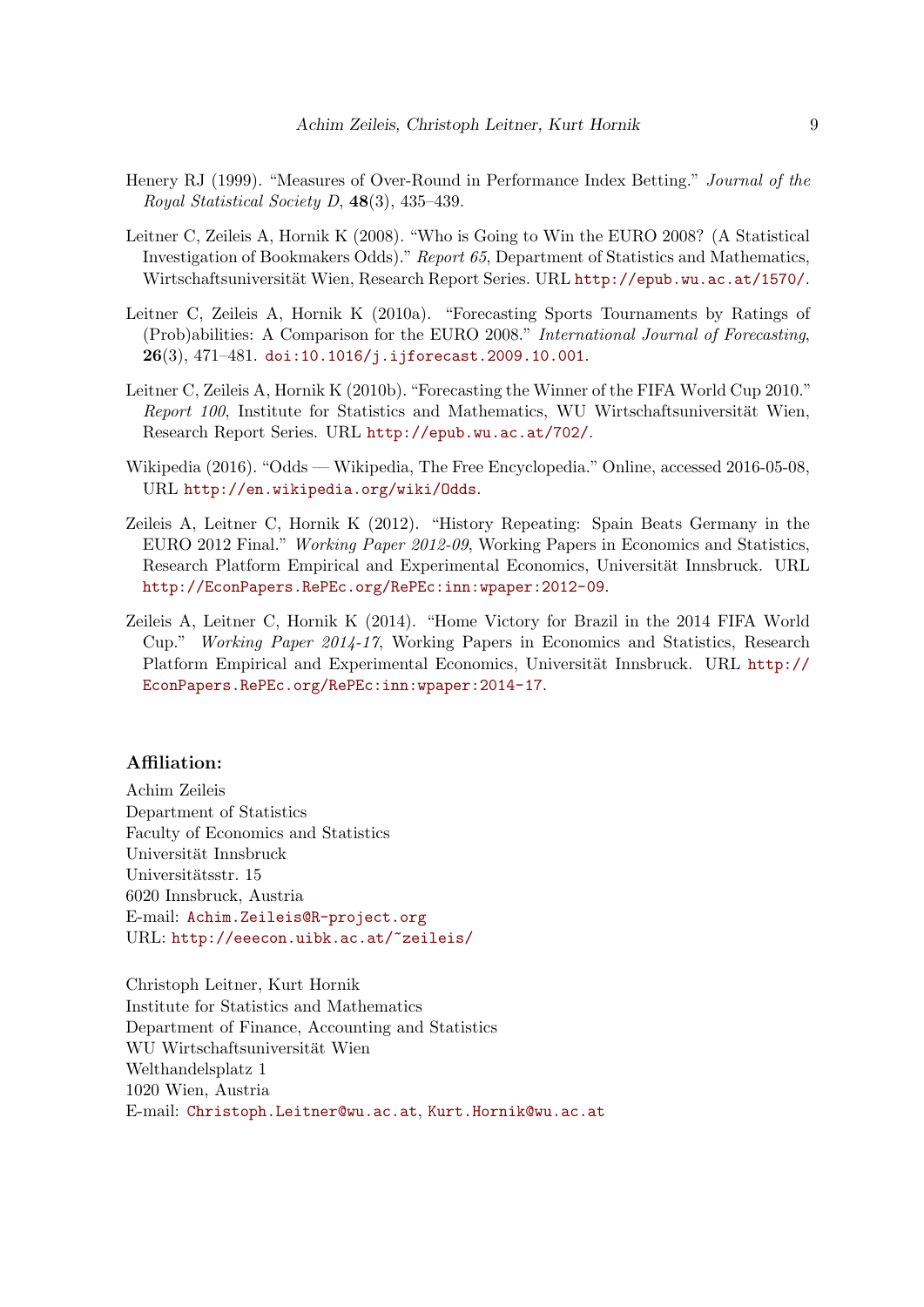| Team                | Round of 16 | Quarterfinal | Semifinal | Final   | Win     |
|---------------------|-------------|--------------|-----------|---------|---------|
| France              | 97.8        | 71.7         | 51.7      | 32.5    | 21.2    |
| Germany             | 96.8        | 71.8         | 48.3      | 31.0    | 20.0    |
| Spain               | 91.7        | 60.7         | 38.8      | 24.3    | 13.4    |
| England             | 91.2        | 57.7         | 32.9      | 18.0    | $9.2\,$ |
| Belgium             | 86.9        | 51.0         | 28.1      | 14.9    | 7.4     |
| Italy               | 83.0        | 45.6         | 24.0      | 12.0    | 5.6     |
| Portugal            | 84.5        | 44.2         | 21.7      | 10.2    | 4.3     |
| Croatia             | 71.1        | 34.3         | 16.3      | 7.3     | $2.9\,$ |
| Austria             | 75.7        | 34.9         | 15.0      | 6.1     | 2.3     |
| Poland              | 66.8        | 30.7         | 12.7      | $5.0\,$ | $1.7\,$ |
| Switzerland         | 66.9        | 29.7         | 11.8      | 4.4     | 1.4     |
| Russia              | 64.8        | 28.5         | 10.8      | 3.9     | 1.4     |
| Wales               | 61.2        | 25.4         | 9.3       | 3.4     | 1.1     |
| Turkey              | 55.6        | 22.8         | 9.5       | 3.6     | 1.2     |
| Ukraine             | 59.9        | $25.5\,$     | 10.0      | 3.6     | 1.1     |
| Czech Republic      | 53.5        | 21.3         | 8.8       | 3.1     | 1.0     |
| Iceland             | 62.7        | 24.9         | 9.2       | 3.3     | 1.1     |
| Sweden              | 54.4        | 21.7         | 9.0       | 3.3     | 1.0     |
| Republic of Ireland | 47.2        | 17.4         | 6.6       | 2.3     | $0.7\,$ |
| Slovakia            | 51.7        | 19.5         | 6.3       | 2.0     | 0.6     |
| Romania             | 52.4        | 19.7         | 6.7       | $2.2\,$ | $0.5\,$ |
| Hungary             | 47.0        | 15.7         | 4.9       | 1.5     | 0.4     |
| Northern Ireland    | 37.6        | 12.5         | 3.8       | 1.0     | $0.3\,$ |
| Albania             | 39.4        | 12.8         | 3.8       | 1.0     | $0.2\,$ |

<span id="page-11-0"></span>Table 2: Simulated probability for each team to "survive" in the Euro 2016, i.e., proceed from the group phase to the round of 16, quarter- and semifinals, the final and to win the tournament.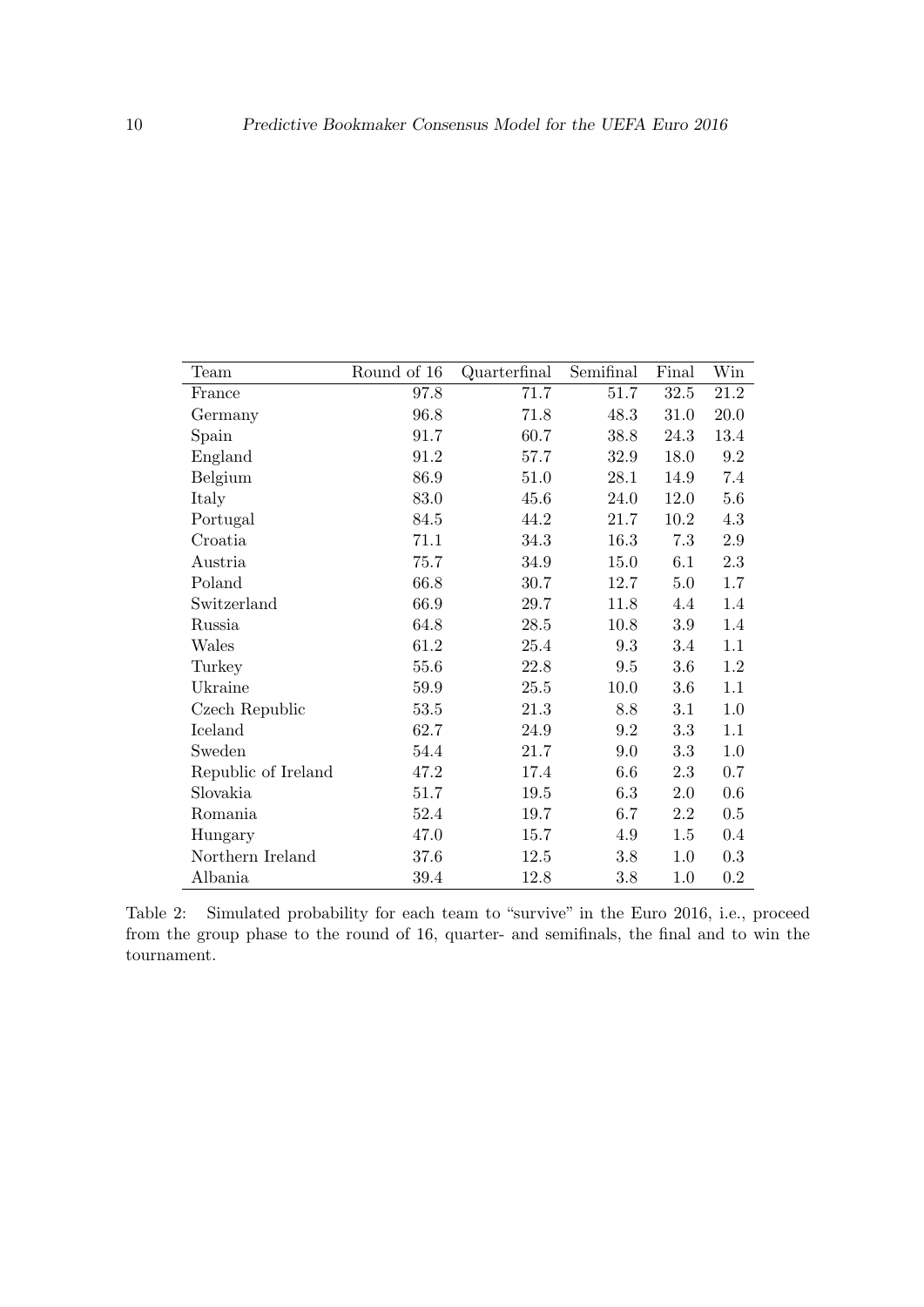|                   | $\overline{\text{FRA}}$ | GER             | <b>ESP</b> | ENG              | <b>BEL</b>      | <b>ITA</b>      | $\overline{POR}$ | CRO                     | <b>AUT</b>      | POL             | SUI                     | RUS                     |
|-------------------|-------------------------|-----------------|------------|------------------|-----------------|-----------------|------------------|-------------------------|-----------------|-----------------|-------------------------|-------------------------|
| bwin              | 4.33                    | 4.30            | 6.5        | $\overline{9.0}$ | $\overline{12}$ | $\overline{15}$ | $\overline{21}$  | 26                      | $\overline{34}$ | $\overline{51}$ | 67                      | 67                      |
| $10$ Bet          | 4.20                    | 4.20            | 6.0        | 9.0              | 11              | 18              | 21               | 36                      | 41              | 51              | 66                      | 71                      |
| 32Red             | 4.30                    | 4.30            | 6.5        | 9.5              | 11              | 18              | 23               | 34                      | 34              | 51              | 71                      | 76                      |
| Bet365            | 4.33                    | 4.33            | 6.5        | 9.5              | 12              | 17              | 21               | 34                      | 41              | 51              | 67                      | 67                      |
| Betfred           | 4.00                    | 4.33            | 6.5        | 10.0             | 11              | 17              | 21               | 29                      | 41              | 51              | 67                      | 67                      |
| BetVictor         | 4.00                    | 4.33            | 6.5        | 9.0              | 11              | 17              | 21               | 34                      | 41              | 51              | 67                      | 67                      |
| Boylesports       | 4.33                    | 4.33            | 7.0        | 11.0             | 10              | 15              | 19               | 29                      | 51              | 51              | 67                      | 67                      |
| ComeOn            | 4.20                    | 4.20            | 6.0        | 9.0              | 11              | 18              | 21               | 36                      | 23              | 51              | 66                      | 71                      |
| Coral             | 3.75                    | 5.00            | 5.5        | 9.5              | 12              | 19              | 23               | 23                      | 41              | 51              | 51                      | 41                      |
| Gentingbet        | 4.00                    | 4.50            | 6.5        | 9.0              | 11              | 17              | 21               | 29                      | 34              | 41              | 51                      | $51\,$                  |
| Ladbrokes         | 4.33                    | 4.50            | 6.5        | 9.5              | 11              | 17              | 17               | 29                      | 34              | 51              | 51                      | 41                      |
| Marathonbet.co.uk | 4.00                    | 4.00            | 6.5        | 9.0              | 12              | 15              | 21               | 34                      | 34              | 51              | 51                      | 51                      |
| PaddyPower        | 4.50                    | 4.50            | 6.5        | 9.0              | 12              | 17              | 15               | 26                      | 41              | 41              | 51                      | 41                      |
| Spreadex          | 4.00                    | 4.50            | 6.0        | 9.5              | 11              | 17              | 23               | 23                      | 51              | 41              | 41                      | 67                      |
| StanJames         | 4.00                    | 4.33            | 6.5        | 10.0             | 11              | 17              | 21               | 21                      | 34              | 51              | 67                      | 67                      |
| totesport         | 4.00                    | 4.33            | 6.5        | 10.0             | 11              | 17              | 21               | 29                      | 41              | 51              | 67                      | 67                      |
| Unibet            | 4.30                    | 4.30            | 6.5        | 9.5              | 11              | 18              | 23               | 34                      | 34              | 51              | 71                      | 76                      |
| WilliamHill       | 4.00                    | 4.50            | 6.5        | 9.0              | 12              | 17              | 21               | 26                      | 34              | 51              | 51                      | 67                      |
| youwin            | 3.75                    | 4.50            | 6.0        | 9.0              | 11              | 17              | 23               | 34                      | 34              | 51              | 67                      | 67                      |
|                   | WAL                     | <b>TUR</b>      | <b>UKR</b> | CZE              | <b>ISL</b>      | <b>SWE</b>      | <b>IRL</b>       | $\overline{\text{SVK}}$ | ROU             | <b>HUN</b>      | $\overline{\text{NIR}}$ | $\overline{\text{ALB}}$ |
| bwin              | 67                      | $\overline{81}$ | 101        | 81               | $\overline{81}$ | 101             | 151              | 151                     | 151             | 251             | 301                     | 501                     |
| $10$ Bet          | 71                      | 81              | 81         | 81               | 101             | 101             | 121              | 101                     | 80              | 101             | 134                     | 501                     |
| 32Red             | 81                      | 81              | 81         | 101              | 91              | 101             | 151              | 151                     | 251             | 401             | 501                     | 501                     |
| Bet365            | 67                      | 81              | 81         | 81               | 101             | 101             | 151              | 151                     | 176             | 351             | 351                     | 501                     |
| Betfred           | 81                      | 81              | 101        | 101              | 101             | 101             | 126              | 151                     | 126             | 251             | 501                     | 501                     |
| BetVictor         | 67                      | 81              | 101        | 101              | 101             | 101             | 151              | 151                     | 201             | 351             | 351                     | 501                     |
| Boylesports       | 51                      | 81              | 67         | 67               | 67              | 67              | 81               | 101                     | 101             | 151             | 301                     | 301                     |
| ComeOn            | 71                      | 81              | 81         | 81               | 101             | 101             | 121              | 101                     | 80              | 101             | 134                     | 101                     |
| Coral             | 81                      | 81              | 51         | 126              | 126             | 67              | 126              | 151                     | 201             | 301             | 301                     | 251                     |
| Gentingbet        | 67                      | 81              | 126        | 81               | 151             | 101             | 151              | 151                     | 201             | 251             | 501                     | 501                     |
| Ladbrokes         | 81                      | 67              | 81         | 101              | 81              | 101             | 151              | 151                     | 151             | 251             | 301                     | 251                     |
| Marathonbet.co.uk | 61                      | 81              | 81         | 101              | 61              | 81              | 126              | 151                     | 126             | 251             | 501                     | 401                     |
| PaddyPower        | 81                      | 81              | 101        | 126              | 101             | 101             | 101              | 151                     | 151             | 401             | 501                     | 501                     |
| Spreadex          | 81                      | 101             | 101        | 101              | 101             | 81              | 201              | 201                     | 201             | 301             | 301                     | 401                     |
| StanJames         | 81                      | 81              | 101        | 81               | 81              | 101             | 151              | 101                     | 251             | 351             | 501                     | 501                     |
| totesport         | 81                      | 81              | 101        | 101              | 101             | 101             | 126              | 151                     | 126             | 251             | 501                     | 501                     |
| Unibet            | 81                      | 81              | 81         | 101              | 91              | 101             | 151              | 151                     | 251             | 401             | 501                     | 501                     |
|                   |                         |                 |            |                  |                 |                 |                  |                         |                 |                 |                         |                         |
| WilliamHill       | 67                      | 67              | 101        | 67               | 81              | 101             | 101              | 151                     | 151             | 251             | 251                     | 301                     |

<span id="page-12-0"></span>Table 3: Quoted odds from 19 online bookmakers for the 24 teams in the Euro 2016. Obtained on 2016-05-22 from <http://www.oddscomparisons.com/> and [http://www.bwin.](http://www.bwin.com/) [com/](http://www.bwin.com/), respectively.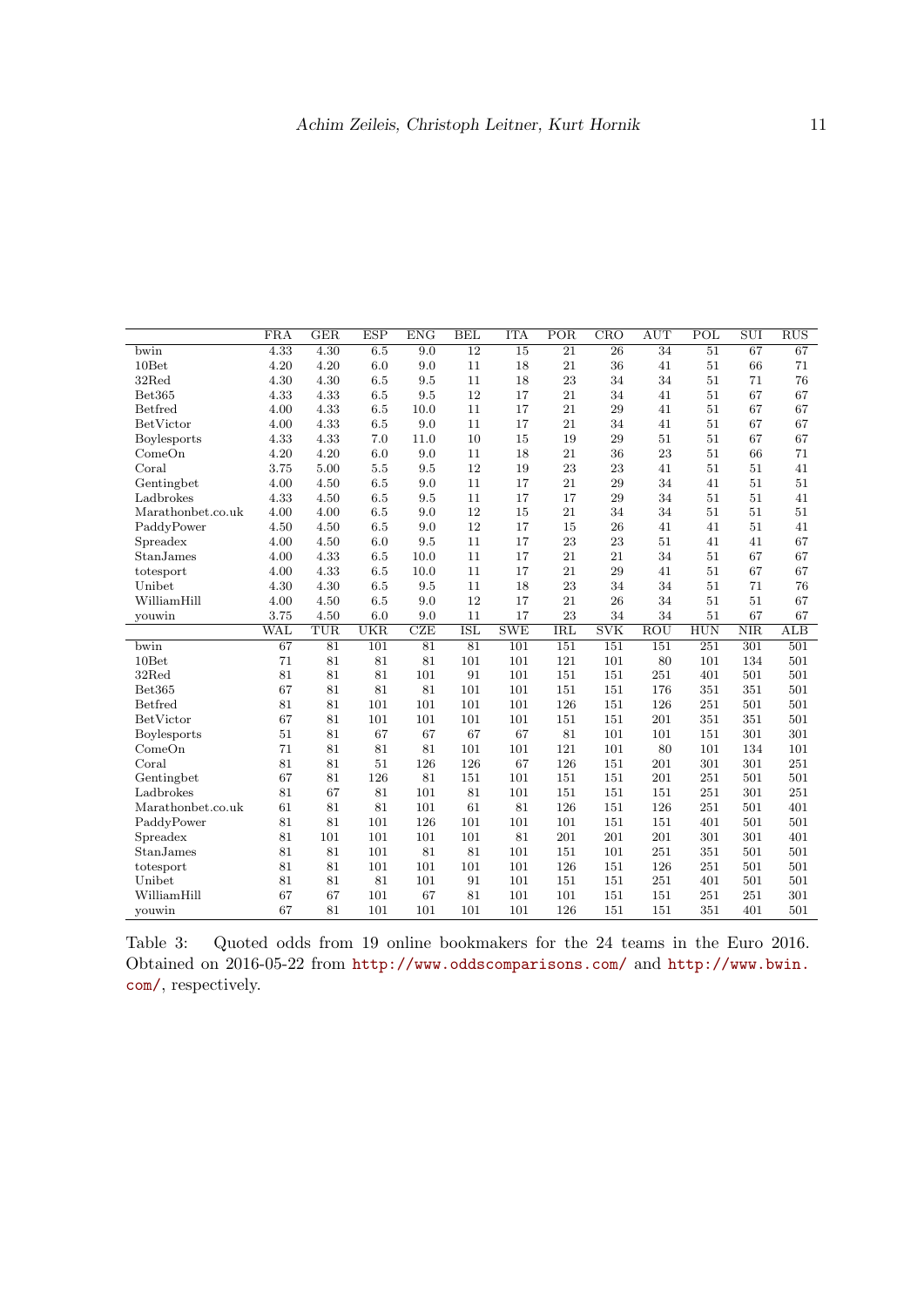University of Innsbruck - Working Papers in Economics and Statistics Recent Papers can be accessed on the following webpage:

<http://eeecon.uibk.ac.at/wopec/>

- 2016-15 Achim Zeileis, Christoph Leitner, Kurt Hornik: [Predictive bookmaker](http://EconPapers.RePEc.org/RePEc:inn:wpaper:2016-15) [consensus model for the UEFA Euro 2016](http://EconPapers.RePEc.org/RePEc:inn:wpaper:2016-15)
- 2016-14 Martin Halla, Harald Mayr, Gerald J. Pruckner, Pilar García-Gómez: Cutting fertility? The eff[ect of Cesarean deliveries on subsequent fertility and](http://EconPapers.RePEc.org/RePEc:inn:wpaper:2016-14) [maternal labor supply](http://EconPapers.RePEc.org/RePEc:inn:wpaper:2016-14)
- 2016-13 Wolfgang Frimmel, Martin Halla, Rudolf Winter-Ebmer: [How does](http://EconPapers.RePEc.org/RePEc:inn:wpaper:2016-13) parental divorce aff[ect children's long-term outcomes?](http://EconPapers.RePEc.org/RePEc:inn:wpaper:2016-13)
- 2016-12 Michael Kirchler, Stefan Palan: [Immaterial and monetary gifts in econo](http://EconPapers.RePEc.org/RePEc:inn:wpaper:2016-12)[mic transactions. Evidence from the field](http://EconPapers.RePEc.org/RePEc:inn:wpaper:2016-12)
- 2016-11 Michel Philipp, Achim Zeileis, Carolin Strobl: [A toolkit for stability](http://EconPapers.RePEc.org/RePEc:inn:wpaper:2016-11) [assessment of tree-based learners](http://EconPapers.RePEc.org/RePEc:inn:wpaper:2016-11)
- 2016-10 Loukas Balafoutas, Brent J. Davis, Matthias Sutter: Affi[rmative ac](http://EconPapers.RePEc.org/RePEc:inn:wpaper:2016-10)[tion or just discrimination? A study on the endogenous emergence of quotas](http://EconPapers.RePEc.org/RePEc:inn:wpaper:2016-10) *forthcoming in Journal of Economic Behavior and Organization*
- 2016-09 Loukas Balafoutas, Helena Fornwagner: [The limits of guilt](http://EconPapers.RePEc.org/RePEc:inn:wpaper:2016-09)
- 2016-08 Markus Dabernig, Georg J. Mayr, Jakob W. Messner, Achim Zeileis: [Spatial ensemble post-processing with standardized anomalies](http://EconPapers.RePEc.org/RePEc:inn:wpaper:2016-08)
- 2016-07 Reto Stauffer, Jakob W. Messner, Georg J. Mayr, Nikolaus Umlauf, Achim Zeileis: [Spatio-temporal precipitation climatology over complex ter](http://EconPapers.RePEc.org/RePEc:inn:wpaper:2016-07)[rain using a censored additive regression model](http://EconPapers.RePEc.org/RePEc:inn:wpaper:2016-07)
- 2016-06 Michael Razen, Jürgen Huber, Michael Kirchler: [Cash inflow and tra](http://EconPapers.RePEc.org/RePEc:inn:wpaper:2016-06)[ding horizon in asset markets](http://EconPapers.RePEc.org/RePEc:inn:wpaper:2016-06)
- 2016-05 Ting Wang, Carolin Strobl, Achim Zeileis, Edgar C. Merkle: [Score](http://EconPapers.RePEc.org/RePEc:inn:wpaper:2016-05)based tests of diff[erential item functioning in the two-parameter model](http://EconPapers.RePEc.org/RePEc:inn:wpaper:2016-05)
- 2016-04 Jakob W. Messner, Georg J. Mayr, Achim Zeileis: [Non-homogeneous](http://EconPapers.RePEc.org/RePEc:inn:wpaper:2016-04) [boosting for predictor selection in ensemble post-processing](http://EconPapers.RePEc.org/RePEc:inn:wpaper:2016-04)
- 2016-03 Dietmar Fehr, Matthias Sutter: Gossip and the effi[ciency of interactions](http://EconPapers.RePEc.org/RePEc:inn:wpaper:2016-03)
- 2016-02 Michael Kirchler, Florian Lindner, Utz Weitzel: [Rankings and risk](http://EconPapers.RePEc.org/RePEc:inn:wpaper:2016-02)[taking in the finance industry](http://EconPapers.RePEc.org/RePEc:inn:wpaper:2016-02)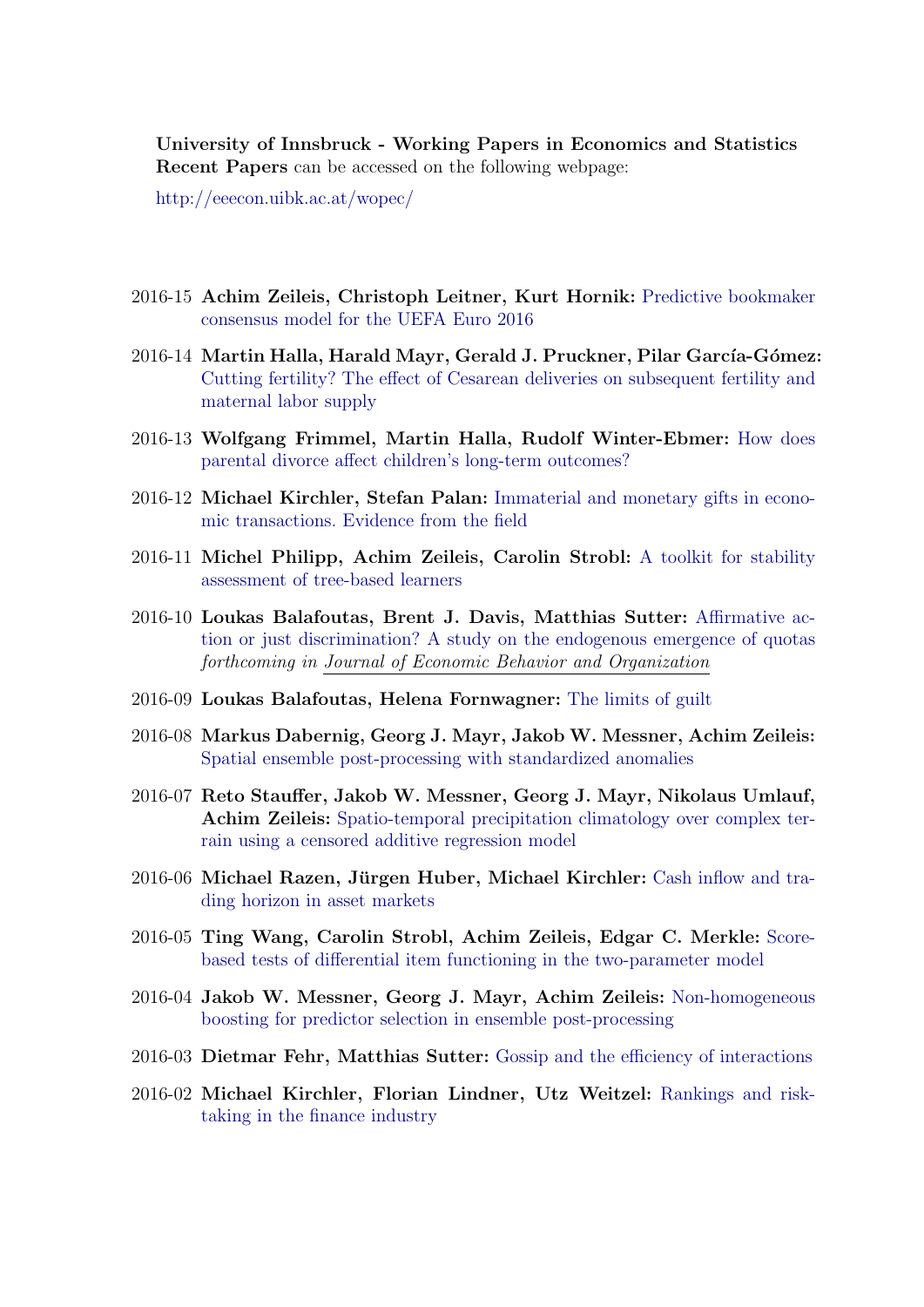- 2016-01 Sibylle Puntscher, Janette Walde, Gottfried Tappeiner: [Do methodical](http://EconPapers.RePEc.org/RePEc:inn:wpaper:2016-01) [traps lead to wrong development strategies for welfare? A multilevel approach](http://EconPapers.RePEc.org/RePEc:inn:wpaper:2016-01) [considering heterogeneity across industrialized and developing countries](http://EconPapers.RePEc.org/RePEc:inn:wpaper:2016-01)
- 2015-16 Niall Flynn, Christopher Kah, Rudolf Kerschbamer: [Vickrey Auction](http://EconPapers.RePEc.org/RePEc:inn:wpaper:2015-16) vs BDM: Diff[erence in bidding behaviour and the impact of other-regarding](http://EconPapers.RePEc.org/RePEc:inn:wpaper:2015-16) [motives](http://EconPapers.RePEc.org/RePEc:inn:wpaper:2015-16)
- 2015-15 Christopher Kah, Markus Walzl: [Stochastic stability in a learning dyna](http://EconPapers.RePEc.org/RePEc:inn:wpaper:2015-15)[mic with best response to noisy play](http://EconPapers.RePEc.org/RePEc:inn:wpaper:2015-15)
- 2015-14 Matthias Siller, Christoph Hauser, Janette Walde, Gottfried Tappeiner: [Measuring regional innovation in one dimension: More lost than gained?](http://EconPapers.RePEc.org/RePEc:inn:wpaper:2015-14)
- 2015-13 Christoph Hauser, Gottfried Tappeiner, Janette Walde: [The roots of](http://EconPapers.RePEc.org/RePEc:inn:wpaper:2015-13) [regional trust](http://EconPapers.RePEc.org/RePEc:inn:wpaper:2015-13)
- 2015-12 Christoph Hauser: Eff[ects of employee social capital on wage satisfaction,](http://EconPapers.RePEc.org/RePEc:inn:wpaper:2015-12) [job satisfaction and organizational commitment](http://EconPapers.RePEc.org/RePEc:inn:wpaper:2015-12)
- 2015-11 **Thomas Stöckl:** [Dishonest or professional behavior? Can we tell? A comment](http://EconPapers.RePEc.org/RePEc:inn:wpaper:2015-11) [on: Cohn et al. 2014, Nature 516, 86-89, "Business culture and dishonesty in](http://EconPapers.RePEc.org/RePEc:inn:wpaper:2015-11) [the banking industry"](http://EconPapers.RePEc.org/RePEc:inn:wpaper:2015-11)
- 2015-10 Marjolein Fokkema, Niels Smits, Achim Zeileis, Torsten Hothorn, Henk Kelderman: [Detecting treatment-subgroup interactions in clustered](http://EconPapers.RePEc.org/RePEc:inn:wpaper:2015-10) [data with generalized linear mixed-e](http://EconPapers.RePEc.org/RePEc:inn:wpaper:2015-10)ffects model trees
- 2015-09 Martin Halla, Gerald Pruckner, Thomas Schober: [The cost-e](http://EconPapers.RePEc.org/RePEc:inn:wpaper:2015-09)ffectiveness [of developmental screenings: Evidence from a nationwide programme](http://EconPapers.RePEc.org/RePEc:inn:wpaper:2015-09)
- 2015-08 Lorenz B. Fischer, Michael Pfaffermayr: [The more the merrier? Migra](http://EconPapers.RePEc.org/RePEc:inn:wpaper:2015-08)[tion and convergence among European regions](http://EconPapers.RePEc.org/RePEc:inn:wpaper:2015-08)
- 2015-07 Silvia Angerer, Daniela Glätzle-Rützler, Philipp Lergetporer, Matt-hias Sutter: [Cooperation and discrimination within and across language bor](http://EconPapers.RePEc.org/RePEc:inn:wpaper:2015-07)[ders: Evidence from children in a bilingual city](http://EconPapers.RePEc.org/RePEc:inn:wpaper:2015-07) *forthcoming in European Economic Review*
- 2015-06 Martin Geiger, Wolfgang Luhan, Johann Scharler: [When do Fiscal](http://EconPapers.RePEc.org/RePEc:inn:wpaper:2015-06) [Consolidations Lead to Consumption Booms? Lessons from a Laboratory Ex](http://EconPapers.RePEc.org/RePEc:inn:wpaper:2015-06)[periment](http://EconPapers.RePEc.org/RePEc:inn:wpaper:2015-06) *forthcoming in Journal of Economic Dynamics and Control*
- 2015-05 Alice Sanwald, Engelbert Theurl: [Out-of-pocket payments in the Austrian](http://EconPapers.RePEc.org/RePEc:inn:wpaper:2015-05) [healthcare system - a distributional analysis](http://EconPapers.RePEc.org/RePEc:inn:wpaper:2015-05)
- 2015-04 Rudolf Kerschbamer, Matthias Sutter, Uwe Dulleck: [How social pre](http://EconPapers.RePEc.org/RePEc:inn:wpaper:2015-04)[ferences shape incentives in \(experimental\) markets for credence goods](http://EconPapers.RePEc.org/RePEc:inn:wpaper:2015-04) *forthcoming in Economic Journal*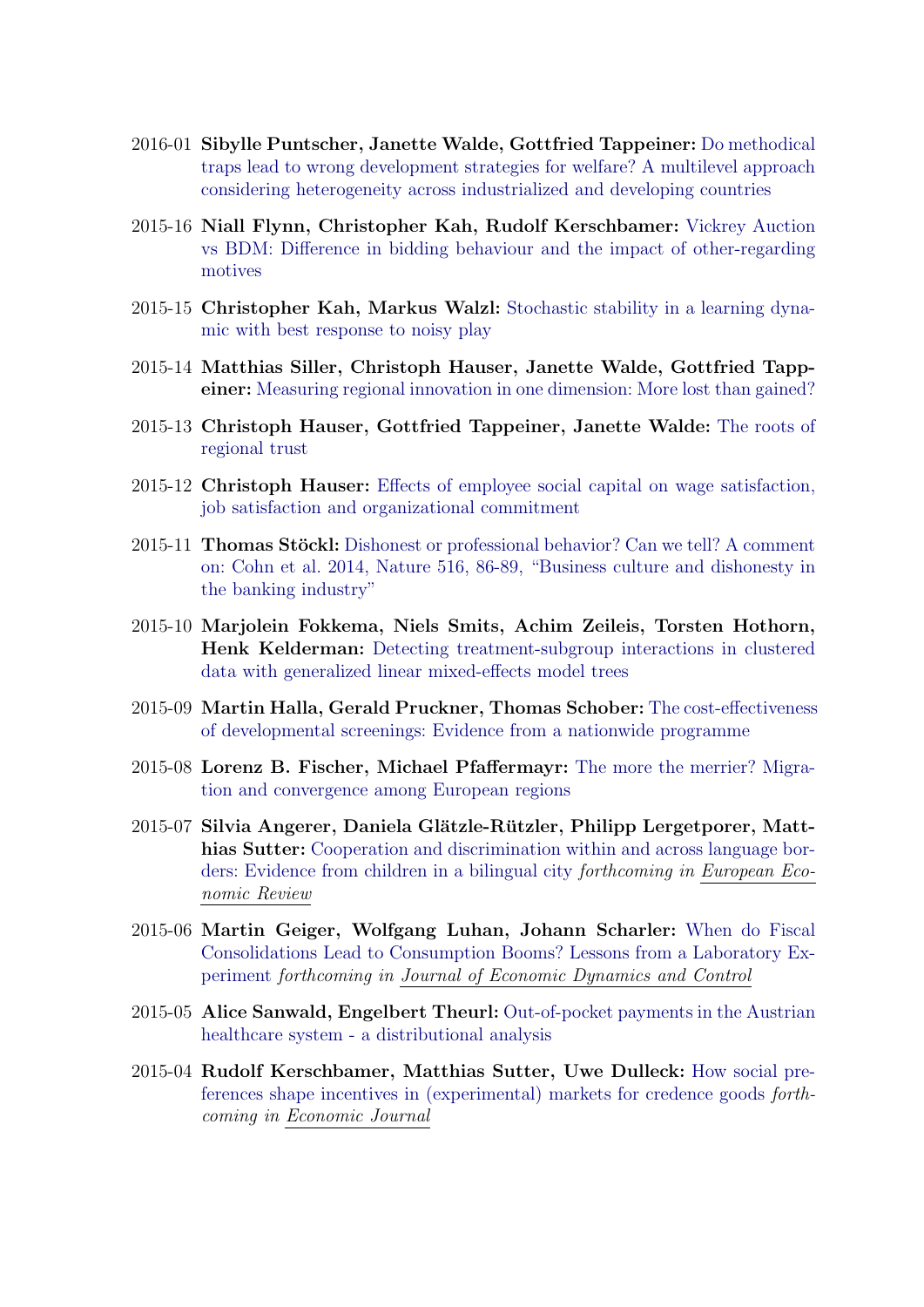- 2015-03 Kenneth Harttgen, Stefan Lang, Judith Santer: [Multilevel modelling of](http://EconPapers.RePEc.org/RePEc:inn:wpaper:2015-03) [child mortality in Africa](http://EconPapers.RePEc.org/RePEc:inn:wpaper:2015-03)
- 2015-02 Helene Roth, Stefan Lang, Helga Wagner: [Random intercept selection](http://EconPapers.RePEc.org/RePEc:inn:wpaper:2015-02) [in structured additive regression models](http://EconPapers.RePEc.org/RePEc:inn:wpaper:2015-02)
- 2015-01 Alice Sanwald, Engelbert Theurl: [Out-of-pocket expenditures for phar](http://EconPapers.RePEc.org/RePEc:inn:wpaper:2015-01)[maceuticals: Lessons from the Austrian household budget survey](http://EconPapers.RePEc.org/RePEc:inn:wpaper:2015-01)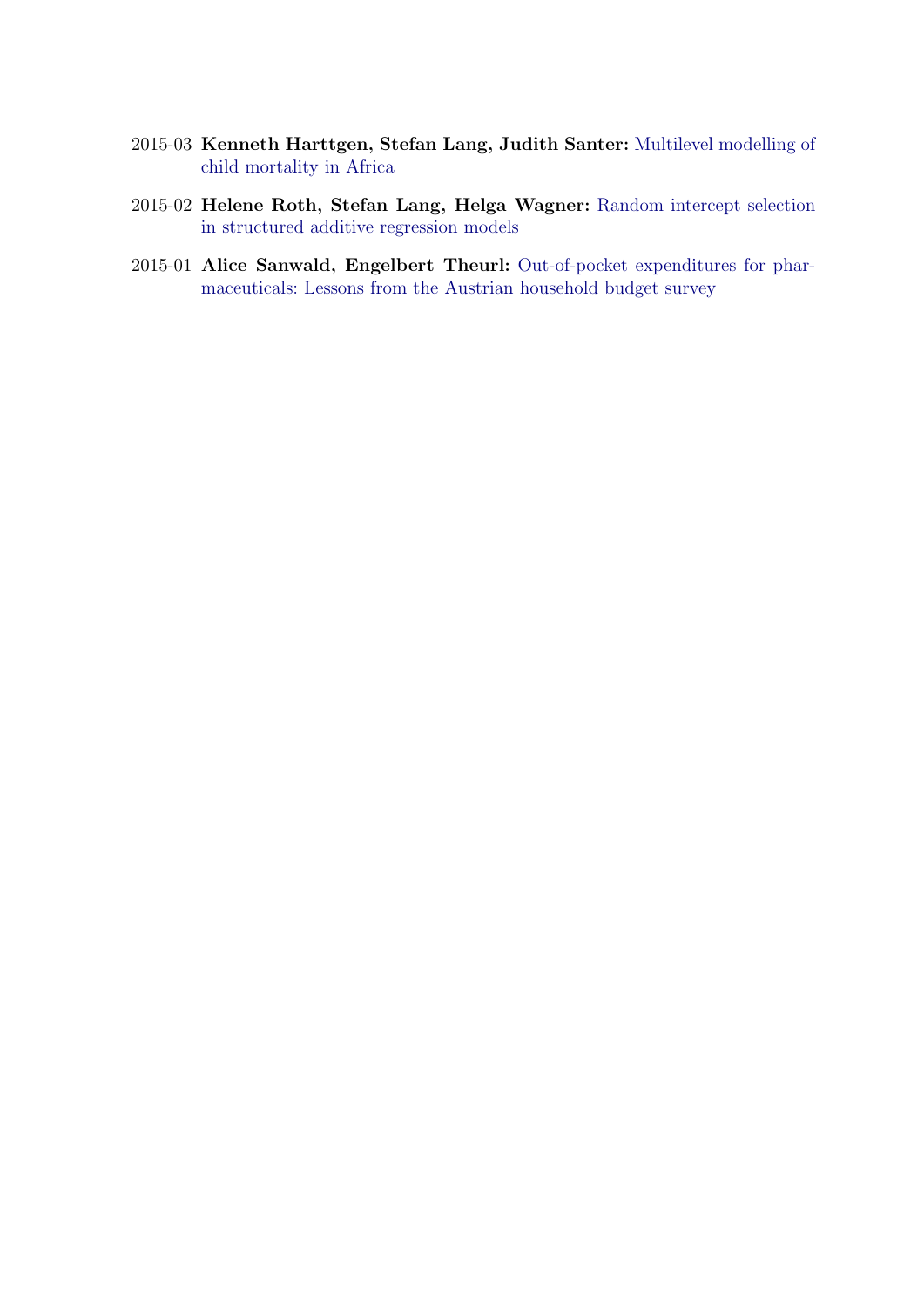# University of Innsbruck

# Working Papers in Economics and Statistics

#### 2016-15

Achim Zeileis, Christoph Leitner, Kurt Hornik

Predictive bookmaker consensus model for the UEFA Euro 2016

#### Abstract

From 10 June to 10 July 2016 the best European football teams will meet in France to determine the European Champion in the UEFA European Championship 2016 tournament (Euro 2016 for short). For the first time 24 teams compete, expanding the format from 16 teams as in the previous five Euro tournaments. For forecasting the winning probability of each team a predictive model based on bookmaker odds from 19 online bookmakers is employed. The favorite is the host France with a forecasted winning probability of 21.5%, followed by the current World Champion Germany with a winning probability of 20.1%. The defending European Champion Spain follows after some gap with 13.7% and all remaining teams are predicted to have lower chances with England (9.2%) and Belgium (7.7%) being the "best of the rest". Furthermore, by complementing the bookmaker consensus results with simulations of the whole tournament, predicted pairwise probabilities for each possible game at the Euro 2016 are obtained along with "survival"probabilities for each team proceeding to the different stages of the tournament. For example, it can be determined that it is much more likely that top favorites France and Germany meet in the semifinal  $(7.8\%)$  rather than in the final at the Stade de France  $(4.2\%)$  - which would be a re-match of the friendly game that was played on 13 November 2015 during the terrorist attacks in Paris and that France won 2-0. Hence it is maybe better that the tournament draw favors a match in the semifinal at Marseille (with an almost even winning probability of 50.5% for France). The most likely final is then that either of the two teams plays against the defending champion Spain with a probability of 5.7% for France vs. Spain and 5.4% for Germany vs. Spain, respectively. All forecasts are the result of an aggregation of quoted winning odds for each team in the Euro 2016: These are first adjusted for profit margins ("overrounds"), averaged on the log-odds scale, and then transformed back to winning probabilities. Moreover, team abilities (or strengths) are approximated by an"inverse"procedure of tournament simulations, yielding estimates of probabilities for all possible pairwise matches at all stages of the tournament. This technique correctly predicted the winner of the FIFA 2010 and Euro 2012 tournaments while missing the winner but correctly predicting the final for the Euro 2008 and three out of four semifinalists at the FIFA 2014 World Cup (Leitner, Zeileis, and Hornik 2008, 2010a,b; Zeileis,